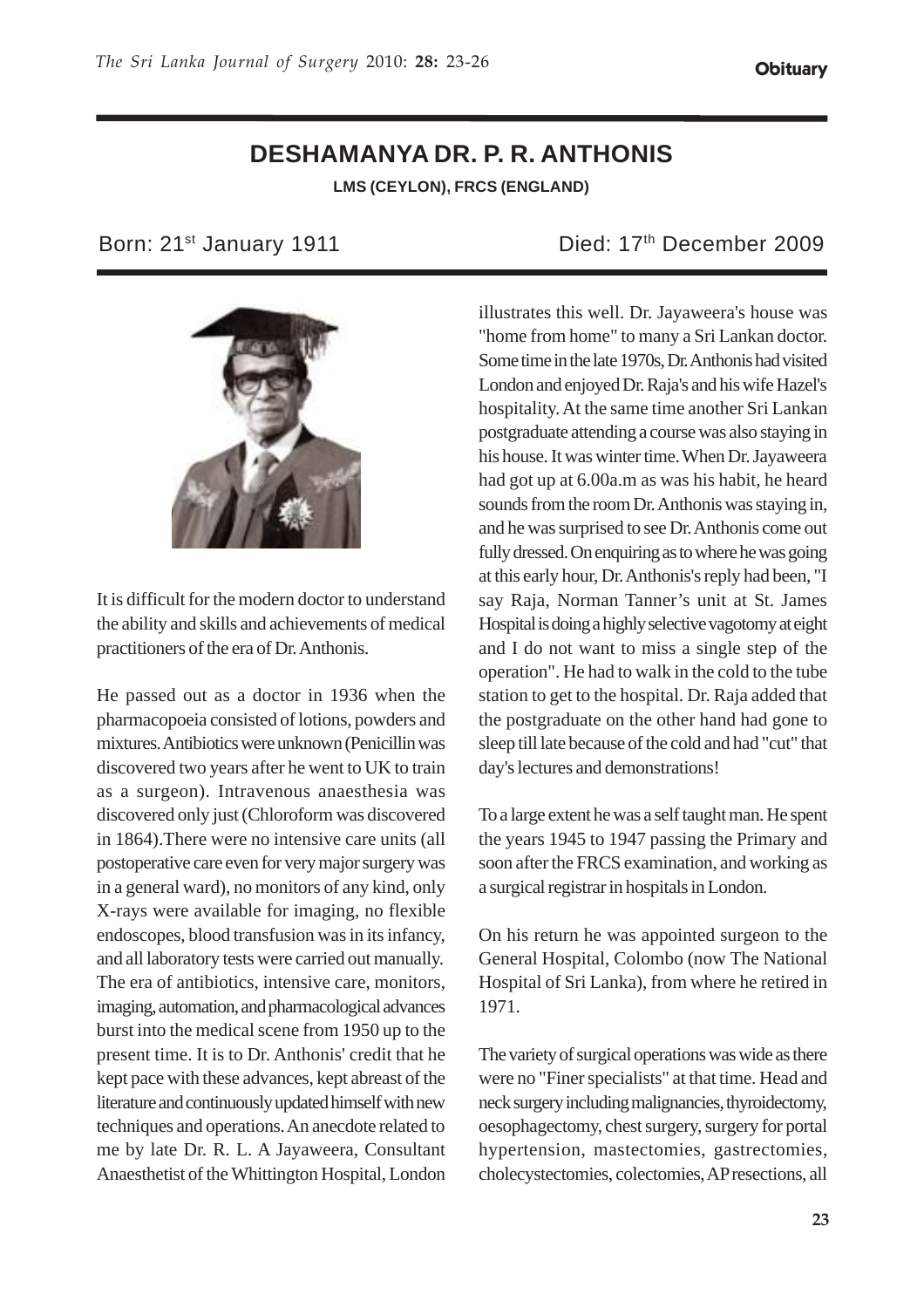urological operations including open prostatectomy, pancreatic surgery etc were part of a routine surgical list.

Amongst his patients were ambassadors and diplomats, leading businessmen, politicians, ministers and heads of state and the common man. He claimed that he had operated on every head of state of Sri Lanka except the last two! Contrary to popular belief he did not charge high fees, and many of his operations were done free of charge. His nephew, Mr. Dharmasiri Peiris, Civil Servant and a former Secretary to the Cabinet recalled how Dr. Anthonis would invite relatives and others to his room and open a wardrobe full of suit lengths, new shirts, ties, perfumes etc. inviting them to help themselves to whatever they fancied. These were apparently gifts from those on whom he had done operations free of charge. He recalled that in the words of Livingstone, "he did not die a rich man, but he led a very rich life".

 He had his share of surgical rivals waiting to pounce on him in case of complications or deaths. At a surgical meeting he narrated how he had to re operate on the famed singer Sunil Shantha, who had developed hoarseness following thyroidectomy carried out by another surgeon. Mr. Sunil Shantha had expressed his gratitude in the newspapers for which Dr. Anthonis was reported to the Ceylon Medical Council! He later went on to become the Chairman of this Council.

There were many reasons for his success.

The first is undoubtedly his intellectual brilliance. At St. Peter's College where he had his primary education he carried away virtually every prize.

At the University College (later the Colombo Medical Faculty), he again topped the batch at every examination and was awarded the Loos Gold Medal (Pathology), the Mathew Gold Medal (Forensic Medicine), Rockwood Gold Medal (Surgery).

The next attribute was his picture book knowledge of the anatomy of the human form. This coupled with his avid reading of the surgical literature helped him to unravel the most complex surgical problems. He traveled across the world to watch experts operate to learn from their techniques. He was very modest since most of these surgeons could have learned a trick or two by watching him operate! However, he maintained that these visits helped him to improve on his techniques since he watched everything critically, noting the positive and negative aspects he saw.

His memory for surgical topics and procedures was also amazing.

The third attribute for Dr. Anthonis' success was his boundless capacity for work. He would often say "a mother will never forgive you if you refuse to see her son at midnight complaining of abdominal pain". He was available at all times to any patient. In the 50s and even 60s, he would travel to Galle or Kandy to operate on patients too ill to travel to Colombo. He also came to the rescue of many a surgeon who had complications following surgery. He probably has the largest series of corrections to surgical damage of the common bile duct. These were carried out without the second and third generation antibiotics, and endoscopic, stenting and imaging facilities that we now enjoy. Unfortunately these went unpublished.

However, he was meticulous in keeping notes on every operation he carried out whether it was big or small, in a large register. Most of his operations were graphically illustrated with beautiful diagrams with footnotes explaining the significance. Some of these registers will be gifted to medical libraries by his son, Lal.

And he had time. It is said that to the lazy man there is always no time but for the busy man there is always some time. He had time to consult, time to operate, and time to attend weddings, funerals, meetings lectures, and scientific sessions and time to do all this often within the space of a day. He served as Chancellor of the University for a record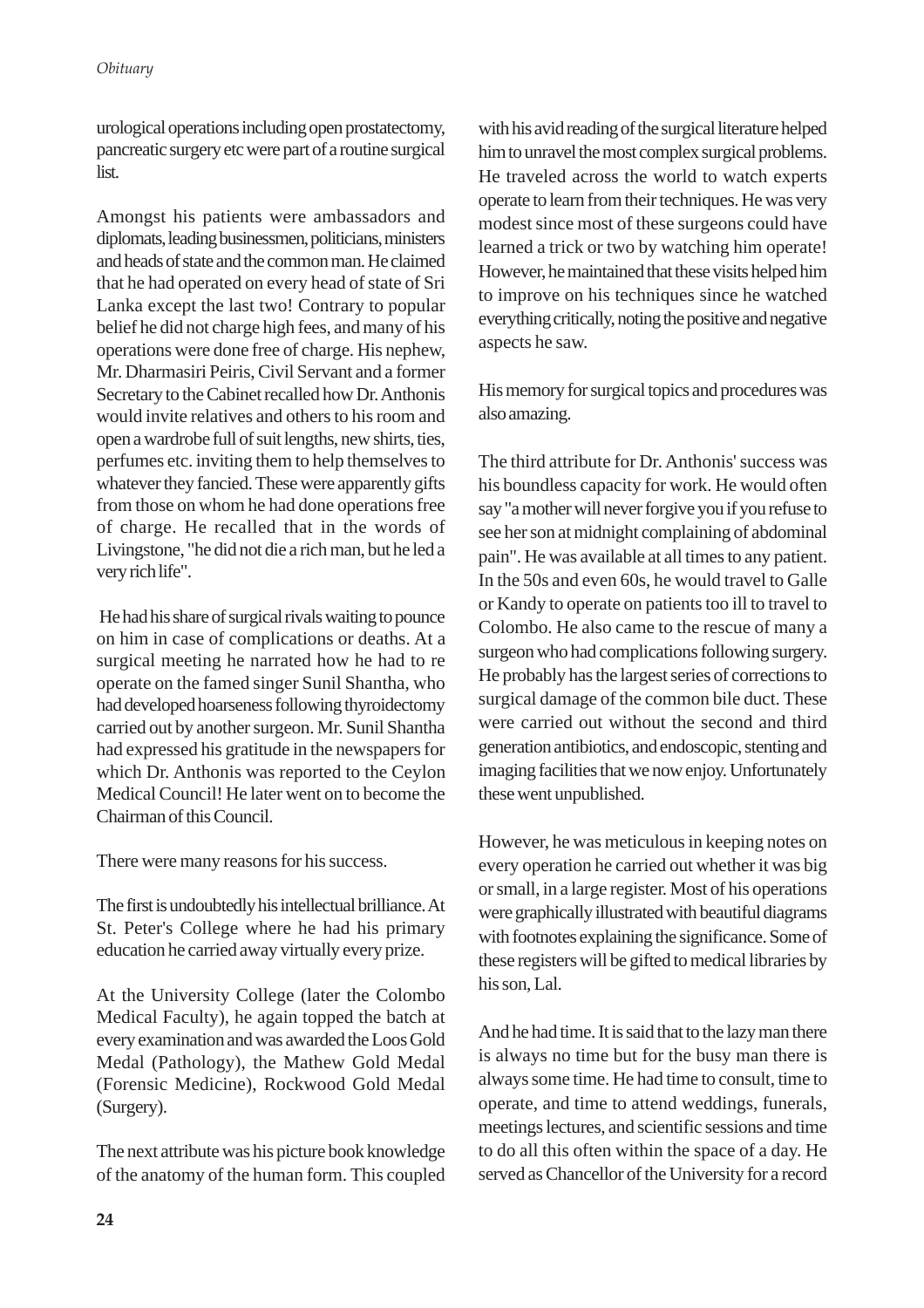period of 21 years. He had time to attend every Convocation and to stand for hours wishing every graduate with a smile and a word of advice.

He was President of the Sri Lanka Medical Association in 1967 and continued to serve the Association by attending most Orations and meetings, always giving that extra bit of encouragement to young orators for their scientific work. He was also Editor of *The Ceylon Medical Journal.*

The surgical fraternity has much to be grateful for Dr. Anthonis.

He was the Founder President of The College of Surgeons of Sri Lanka in 1974. Ever since the Primary FRCS examination was held in Sri Lanka it was traditional that the President of the Royal College of Surgeons of England came with the examiners or as one of them. It was also traditional that they would host all the Sri Lankan Fellows to a dinner. To reciprocate this and to host the visiting team to dinner was a prerogative of Dr. Anthonis. He invited all the Sri Lankan examiners and even his circle of friends to these lavish parties which only he could afford to host. He had a wide circle of surgeon friends from the UK as a result. He continued with this annual tradition till the mid eighties until Dr. Stephen, the Chairman of the Board of Study in Surgery and I, the then Secretary decided that it was unfair to let one person to foot the bill and it has since then been hosted by the Council of the College, in spite of Dr. Anthonis' protests. These dinners were very important because this gave us an opportunity to chat up these Consultants from the UK to get jobs and placements for our trainee surgeons.

As President of the Medical Specialists Association he fought by the side of the Government Medical Officers Association and won the right to private practice, a privilege all doctors should be grateful to him for.

As I have recalled earlier, young surgeons could certainly learn a lot from Dr. Anthonis's life. While being modest of his own achievements, he never spoke ill of a colleague. The number of times he has removed retained surgical swabs left by other surgeons is very significant, but apart from mentioning it to the surgeon if he met him, it remained his secret. I once asked him why he did not publish the series of common bile duct injuries he had repaired. His answer was "if any surgeon is identified, it could ruin his career, we all make mistakes".

His fees were modest, always aware of the financial difficulties that families could get into. "I lead a comfortable life; I do not want to build my happiness on another person's unhappiness or misery".

He was never arrogant to patients however much they taxed his patience. Even at 2 a.m. he has been known to have the time and patience to explain the operation to anxious relatives before leaving the hospital.

He maintained records which he said he laboriously maintained hand written with diagrams every night before retiring to bed.

He took an interest in the future of the medical profession and surgeons. He was actively involved in the affairs of the SLMA and more especially the College of Surgeons of Sri Lanka. He believed in giving more than he had received from the profession.

He was an avid believer in Continuing Professional Development and kept abreast of the literature. His favourite journal was the *Annals of the College of Surgeons of Edinburgh*. Whenever we met in a Hospital he would often ask "I say Sheriffdeen, what do you think of this article in the *Edin annals*?" I often had to say that I had not read it and would proceed to the SLMA library at the next available time, to read the Journal.

He also had interests outside surgery. He was for many years the Founder President of the Sri Lanka